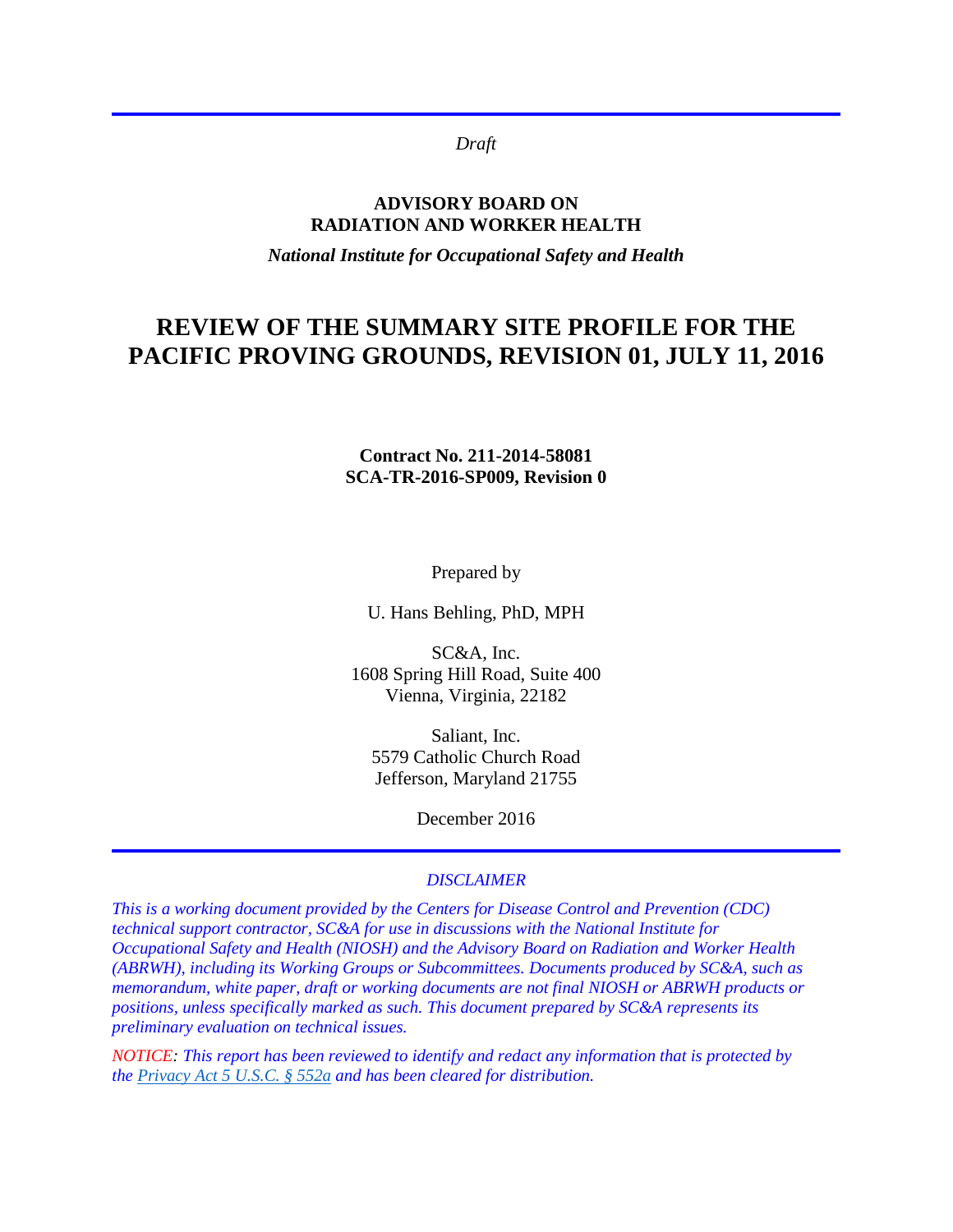| <b>Effective Date:</b> | <b>Revision No.</b> | <b>Document No./Description:</b> | Page No. |
|------------------------|---------------------|----------------------------------|----------|
| 12/21/2016             | (Draft)             | SCA-TR-2016-SP009                | 2 of 16  |

#### **SC&A, INC.:** *Technical Support for the Advisory Board on Radiation and Worker Health Review of NIOSH Dose Reconstruction Program*

| <b>DOCUMENT TITLE:</b>                         | Review of the Summary Site Profile for the Pacific Proving Grounds,<br>Revision 01, July 11, 2016 |  |
|------------------------------------------------|---------------------------------------------------------------------------------------------------|--|
| <b>DOCUMENT NUMBER/</b><br><b>DESCRIPTION:</b> | SCA-TR-2016-SP009                                                                                 |  |
| <b>REVISION NO.:</b>                           | $0$ (Draft)                                                                                       |  |
| <b>SUPERSEDES:</b>                             | N/A                                                                                               |  |
| <b>EFFECTIVE DATE:</b>                         | December 21, 2016                                                                                 |  |
| <b>TASK MANAGER:</b>                           | U. Hans Behling, PhD, MPH [signature on file]                                                     |  |
| <b>PROJECT MANAGER:</b>                        | John Stiver, MS, CHP [signature on file]                                                          |  |
| <b>DOCUMENT</b><br><b>REVIEWER(S):</b>         | Kathleen Behling [signature on file]<br>John Stiver, MS, CHP [signature on file]                  |  |

#### **Record of Revisions**

| <b>Revision</b><br><b>Number</b> | <b>Effective</b><br>Date | <b>Description of Revision</b> |
|----------------------------------|--------------------------|--------------------------------|
| $0$ (Draft)                      | 12/21/2016               | Initial issue                  |
|                                  |                          |                                |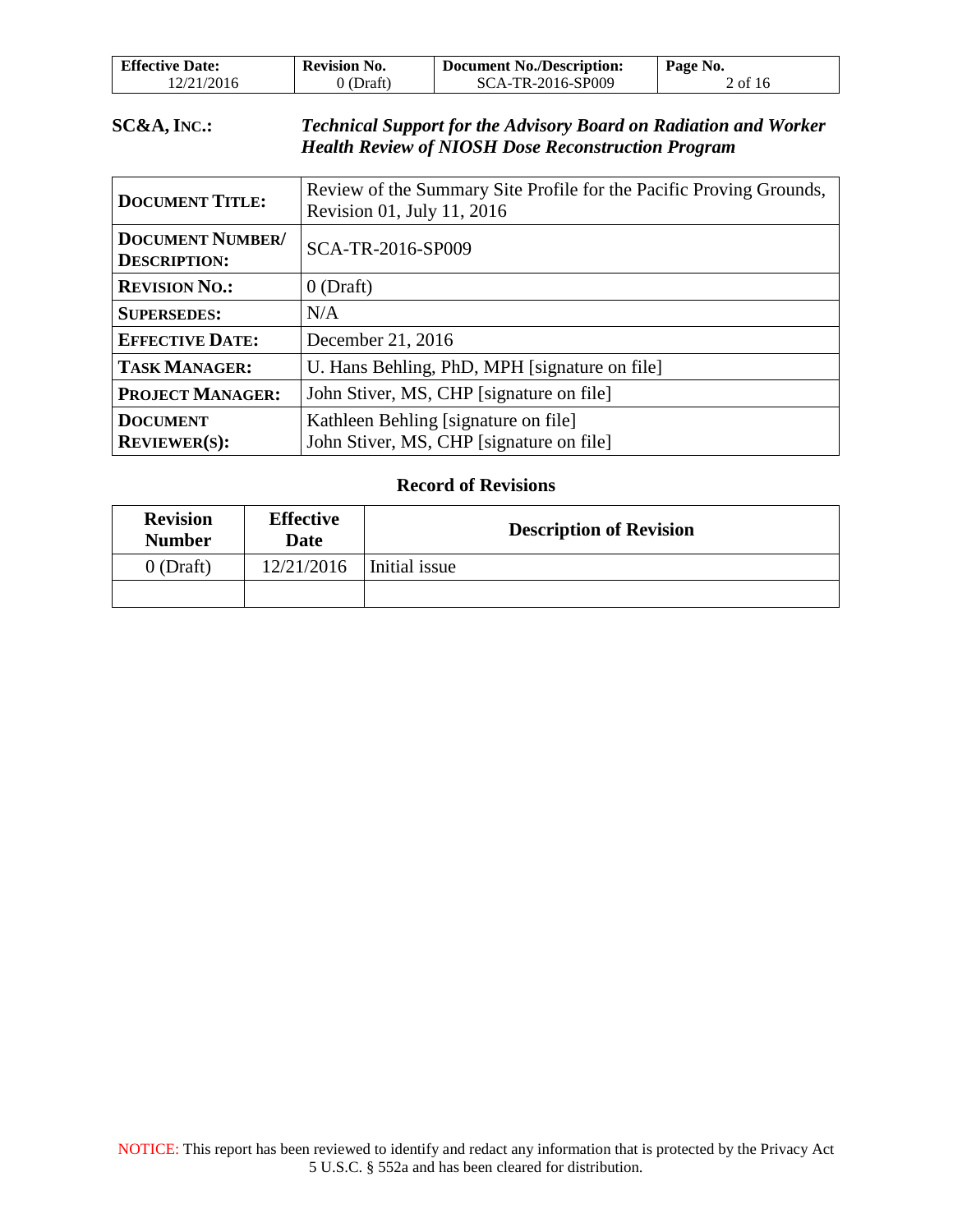| <b>Effective Date:</b> | <b>Revision No.</b> | <b>Document No./Description:</b> | Page No. |
|------------------------|---------------------|----------------------------------|----------|
| 12/21/2016             | $0$ (Draft)         | SCA-TR-2016-SP009                | 3 of 16  |

# **TABLE OF CONTENTS**

| 1.0 |                                                                                    |  |
|-----|------------------------------------------------------------------------------------|--|
| 2.0 |                                                                                    |  |
|     | 2.1                                                                                |  |
|     | 2.2                                                                                |  |
| 3.0 | Review of ORAUT-TKBS-0052, Revision 01, for Resolution of Findings 1 through 9 and |  |
| 4.0 |                                                                                    |  |
| 5.0 |                                                                                    |  |
|     | Appendix A: Issues Resolution Matrix for Pacific Proving Ground Site Profile       |  |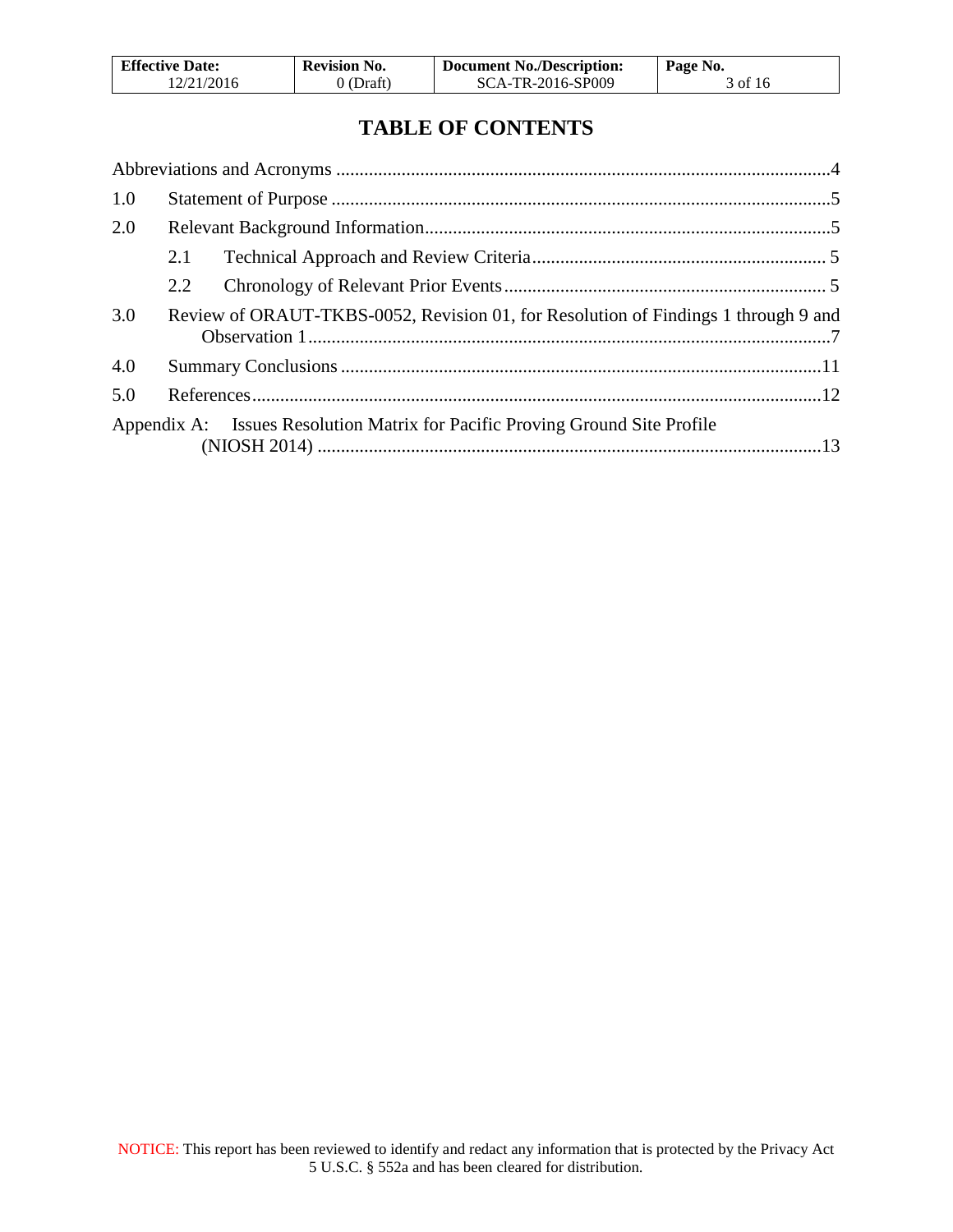| <b>Effective Date:</b> | <b>Revision No.</b> | Document No./Description: | Page No. |
|------------------------|---------------------|---------------------------|----------|
| 12/21/2016             | 0 (Draft)           | SCA-TR-2016-SP009         | 4 of 16  |

## **ABBREVIATIONS AND ACRONYMS**

<span id="page-3-0"></span>

| <b>Advisory Board</b> | Advisory Board on Radiation and Worker Health                          |
|-----------------------|------------------------------------------------------------------------|
| A/P                   | anterior/posterior                                                     |
| <b>AWE</b>            | Atomic Weapons Employer                                                |
| <b>CDC</b>            | <b>Centers for Disease Control and Prevention</b>                      |
| <b>DNA</b>            | Defense Nuclear Agency                                                 |
| <b>DOE</b>            | U.S. Department of Energy                                              |
| <b>DOL</b>            | U.S. Department of Labor                                               |
| <b>EEOICPA</b>        | Energy Employees Occupational Illness Compensation Program Act of 2000 |
| <b>ISO</b>            | isotropic                                                              |
| keV                   | kiloelectron volt                                                      |
| <b>MDA</b>            | minimum detectable activity                                            |
| <b>NIOSH</b>          | National Institute for Occupational Safety and Health                  |
| <b>NRC</b>            | <b>National Research Council</b>                                       |
| <b>NTS</b>            | Nevada Test Site                                                       |
| <b>ORAUT</b>          | Oak Ridge Associated Universities Team                                 |
| POC                   | probability of causation                                               |
| <b>PPG</b>            | Pacific Proving Grounds                                                |
| <b>ROT</b>            | rotational                                                             |
| <b>SAIC</b>           | Science Applications International Corporation                         |
| <b>SEC</b>            | <b>Special Exposure Cohort</b>                                         |
| <b>SRDB</b>           | <b>Site Research Database</b>                                          |
| <b>TBD</b>            | technical basis document                                               |
| U.S.C.                | <b>United States Code</b>                                              |
| <b>WG</b>             | work group                                                             |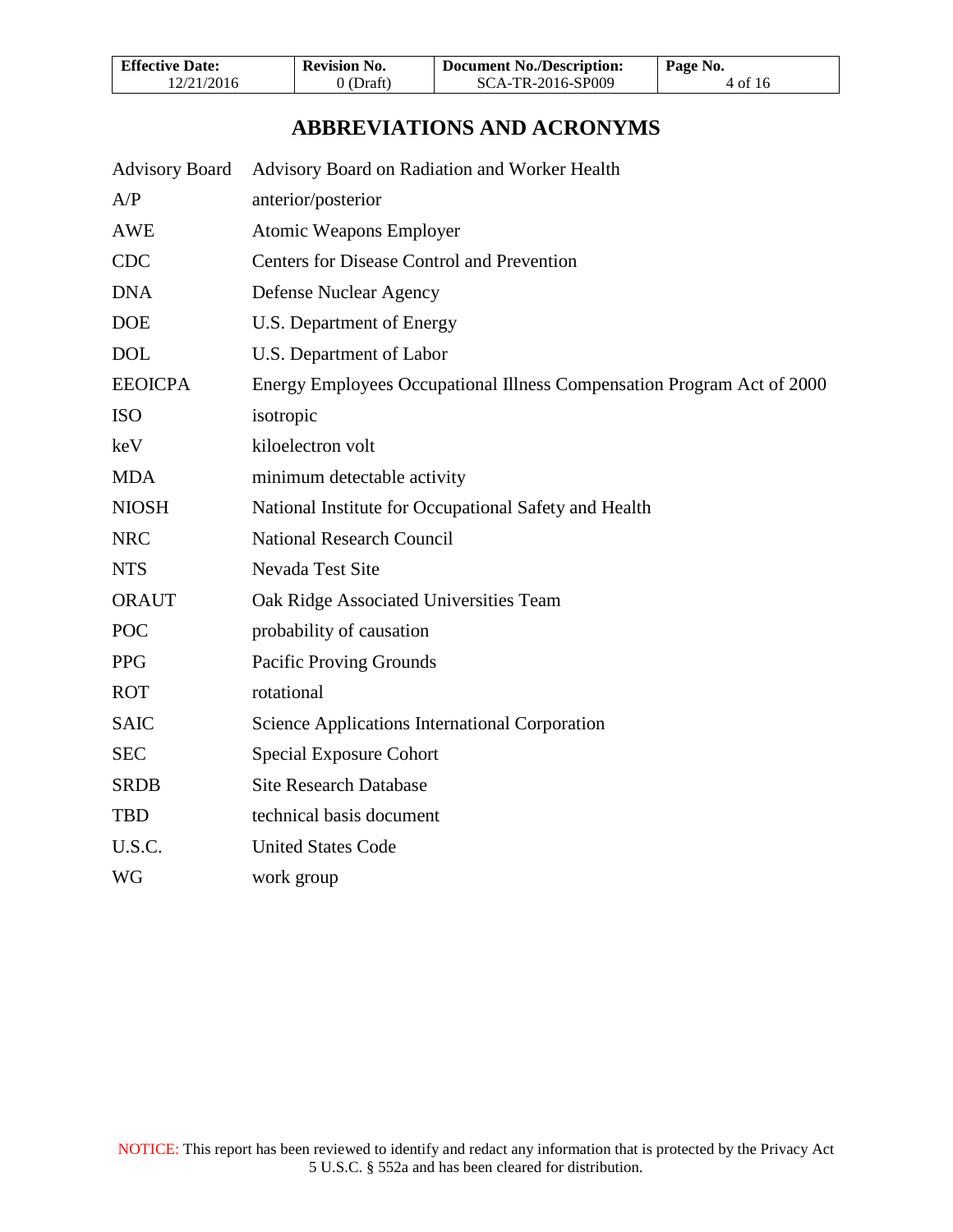| <b>Effective Date:</b> | <b>Revision No.</b> | <b>Document No./Description:</b> | Page No. |
|------------------------|---------------------|----------------------------------|----------|
| 12/21/2016             | 0 (Draft)           | SCA-TR-2016-SP009                | 5 of 16  |

### **1.0 STATEMENT OF PURPOSE**

<span id="page-4-0"></span>This draft report presents SC&A's evaluation of the recently revised *Summary Site Profile for the Pacific Proving Ground* (ORAUT-TKBS-0052, Revision 01 [ORAUT 2016]). This draft report was prepared at the request of the Advisory Board on Radiation and Worker Health (Advisory Board). Authorization for the preparation of this report was issued during a full Advisory Board meeting held in Idaho Falls, Idaho, on August 9 and 10, 2016.

# **2.0 RELEVANT BACKGROUND INFORMATION**

#### <span id="page-4-2"></span><span id="page-4-1"></span>**2.1 TECHNICAL APPROACH AND REVIEW CRITERIA**

The standard approach used by SC&A to perform site profile reviews includes, but is not limited to, the procedural protocols described in *Standard Operating Procedure for Performing Site Profile Reviews* (SC&A 2004). Approved by the Advisory Board on March 18, 2004, SC&A's protocol reflects the following review criteria:

- 1. Completeness of data sources
- 2. Technical accuracy
- 3. Adequacy of data
- 4. Consistency with other site profiles
- 5. Regulatory compliance

#### <span id="page-4-3"></span>**2.2 CHRONOLOGY OF RELEVANT PRIOR EVENTS**

The following is a timeline of events leading to the enclosed review of ORAUT-TKBS-0052, Revision 01, issued July 11, 2016:

- On August 30, 2006, the National Institute for Occupational Safety and Health (NIOSH) issued ORAUT-TKBS-0052, Revision 00, *Summary Site Profile for the Pacific Proving Ground* (ORAUT 2006).
- In June 2012, at the request of the Advisory Board, SC&A was tasked to conduct a review of Revision 00 to the Pacific Proving Grounds (PPG) site profile.
- SC&A issued its first draft review of ORAUT-TKBS-0052, Revision 00, to the Advisory Board on October 21, 2013, as SCA-TR-SP2013-0040, Revision 0, *Review of the Summary Site Profile Review for the Pacific Proving Grounds* (SC&A 2013a).

SC&A's draft review identified a total of nine findings and one observation. Among the findings, Finding 1 questioned the 250-day Special Exposure Cohort (SEC) requirement for PPG participants and made the following recommendation:

*The site profile should make an affirmative statement regarding a reduced time period onsite at PPG that may potentially substitute as the equivalence of the 250 day for the purpose of designating a PPG worker as part of an SEC.*  [SC&A 2013a]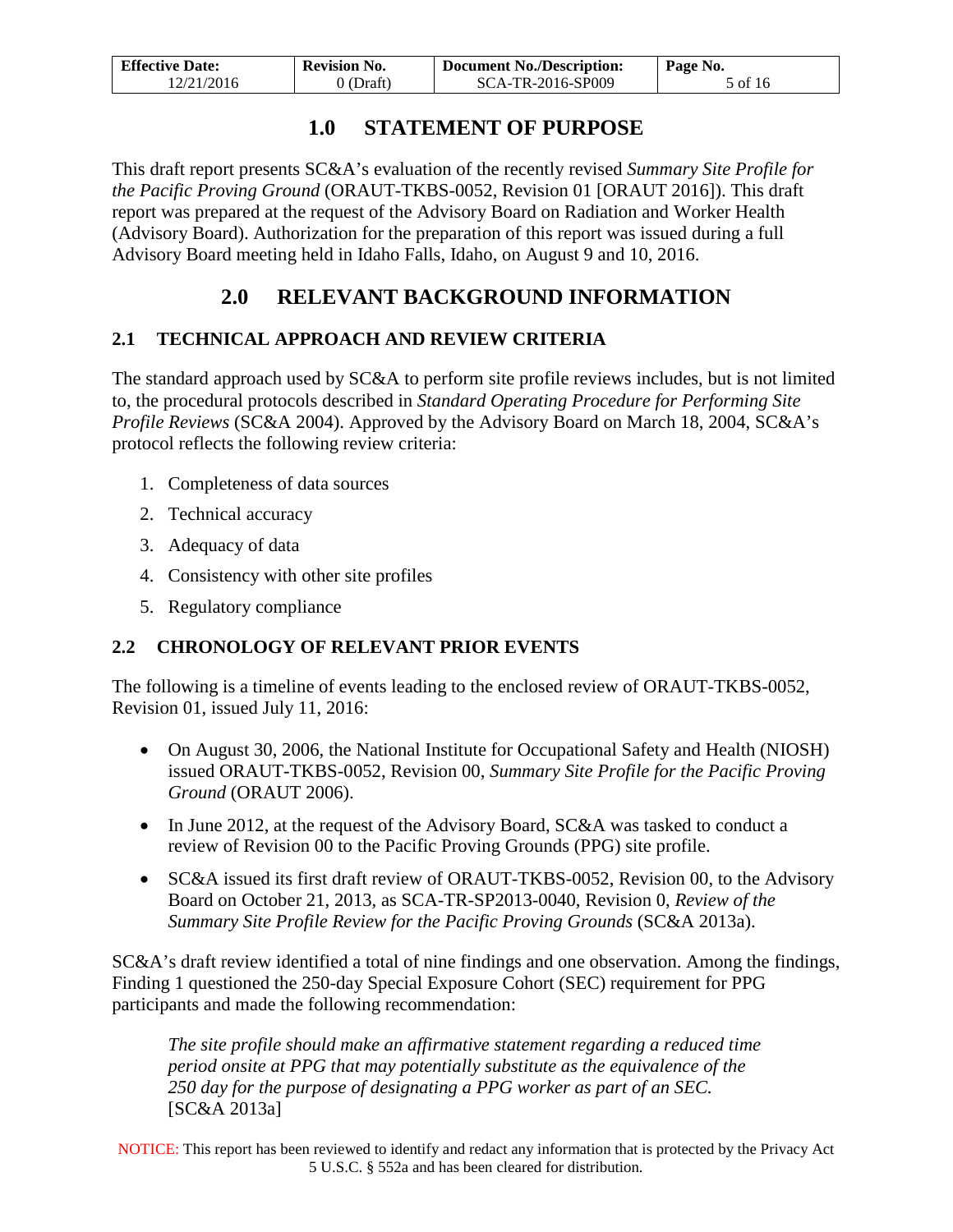| <b>Effective Date:</b> | <b>Revision No.</b> | <b>Document No./Description:</b> | Page No. |
|------------------------|---------------------|----------------------------------|----------|
| 12/21/2016             | $0$ (Draft)         | SCA-TR-2016-SP009                | 6 of 16  |

The 250-day PPG SEC requirement was revised after Revision 00 to ORAUT-TKBS-0052, which was issued on August 30, 2006. Revision 00 predates Energy Employees Occupational Illness Compensation Program Act (EEOICPA) Bulletin No. 06-15 and EEOICPA Bulletin No. 07-05, which were issued on September 27, 2006, and January 22, 2007, respectively, by the U.S. Department of Labor (DOL). Bulletin No. 06-15 and No. 07-05 amended the 250-workday requirement for PPG participants to 83 days.

In order to address and explain this new information, the Advisory Board asked SC&A to revise and reissue its review of ORAUT-TKBS-0052, Revision 00.

- In November 2013, SC&A issued its revised review of ORAUT-TKBS-0052, Revision 00, as SCA-TR-SP2013-0040, Revision 1 (SC&A 2013b).
- In response to SC&A's revised draft review (SC&A 2013b) of the PPG site profile (ORAUT-TKBS-0052, Revision 00), NIOSH issued an *Issues Resolution Matrix for Pacific Proving Ground Site Profile* on May 20, 2014.

As a convenience to the reader, NIOSH's May 2014 issues resolution matrix is enclosed herein as Appendix A. Appendix A briefly summarizes each of the nine findings and one observation identified by SC&A and their corresponding resolutions proposed by NIOSH.

• On January 16, 2015, the Pacific Proving Grounds Work Group (PPG WG) convened a teleconference that also included the participation of personnel representing NIOSH, its contractors, and SC&A. Members of the PPG WG weighed the merits of each of SC&A's findings and observation and critically assessed the adequacy of NIOSH's proposals for their resolution.

On the basis of data presented, the PPG WG concluded that NIOSH's proposed resolutions adequately addressed SC&A's concerns and assigned the status of all findings to be "In Abeyance." The status of "In Abeyance" requires that, for final "Closure" of a finding, NIOSH is required to revise ORAUT-TKBS-0052 in compliance with the stated proposed resolutions.

- On July 11, 2016, NIOSH issued Revision 01 to ORAUT-TKBS-0052 for SC&A's review.
- During a full Advisory Board meeting held August 9 and 10, 2016, SC&A was requested to conduct a review of ORAUT-TKBS-0052, Revision 01, that focuses exclusively on findings "In Abeyance" for their resolution in a future PPG WG meeting.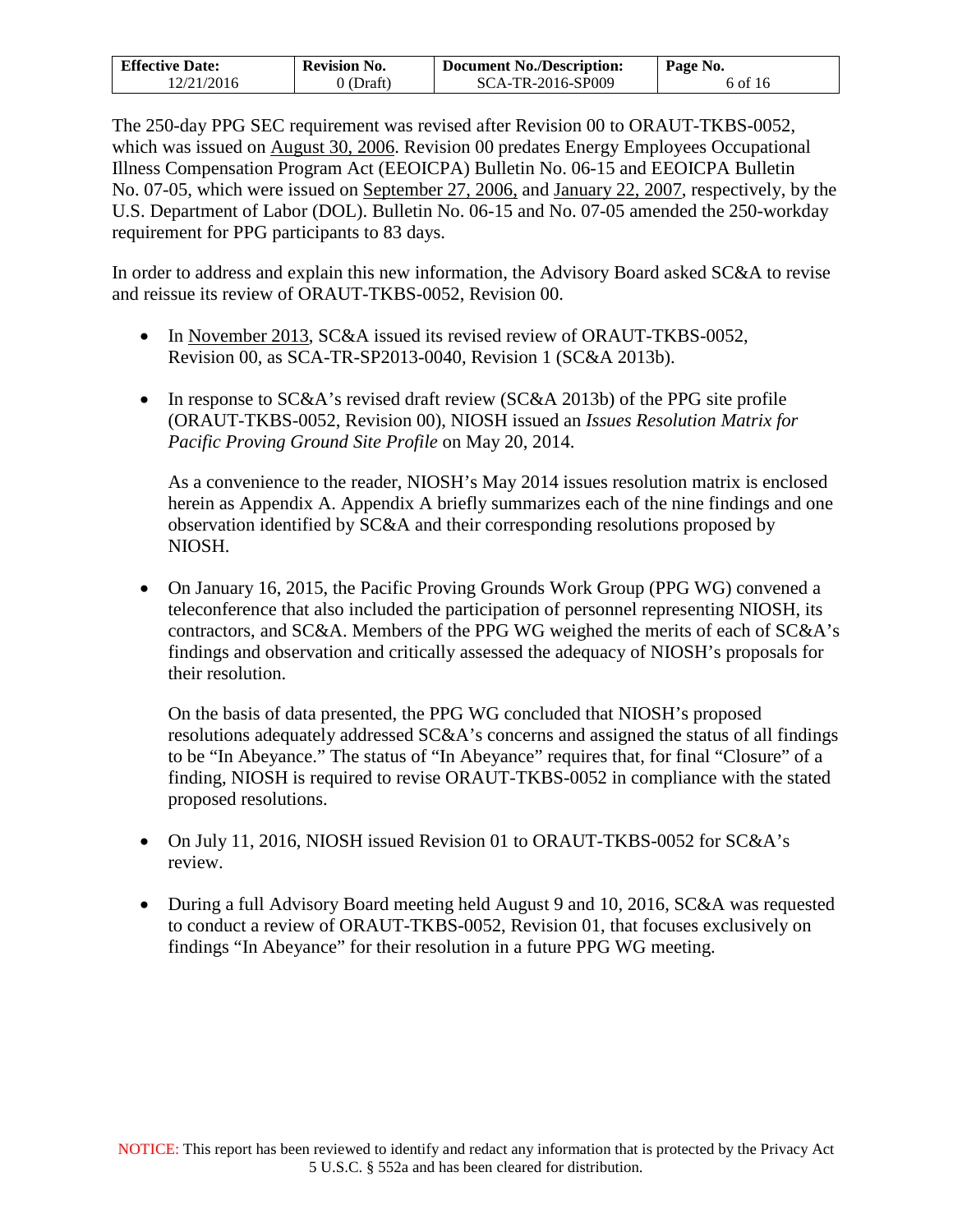<span id="page-6-0"></span>

| <b>Effective Date:</b> | <b>Revision No.</b> | <b>Document No./Description:</b> | Page No. |
|------------------------|---------------------|----------------------------------|----------|
| 12/21/2016             | 0 (Draft)           | SCA-TR-2016-SP009                | 7 of 16  |

### **3.0 REVIEW OF ORAUT-TKBS-0052, REVISION 01, FOR RESOLUTION OF FINDINGS 1 THROUGH 9 AND OBSERVATION 1**

Resolution of the findings held "In Abeyance" involves an assessment of the revised text in the PPG site profile for the purpose of confirming that the full intent of NIOSH's proposed resolution has been met, as stated in Appendix A. The following list summarizes each finding and briefly describes NIOSH's revisions to the text and the resultant status for each finding.

• Finding 1: NIOSH needs to update ORAUT-TKBS-0052, Revision 00, with regard to the 250-workday requirement for SEC class inclusion based on EEOICPA Bulletin No. 06-15 and No. 07-05.

NIOSH Resolution of Finding 1. Section 1.3 of ORAUT-TKBS-0052 was amended in accordance with provisions of EEOICPA Bulletin No. 06-15 (DOL 2006) and EEOICPA Bulletin No. 07-05 (DOL 2007), which equate any 24-hour period (spent working or living on the PPG) to be equivalent to three 8-hour work days for establishing the 250-workday requirement for potential inclusion in the SEC class.

Status of Finding 1. SC&A agrees with the text revision and recommends closure of Finding 1.

• Finding 2: Section 4.0, "Occupational Environmental Dose," ignores occupational environmental doses for PPG locations from fallout.

NIOSH Resolution of Finding 2. SC&A's concern about the definition and quantitative assessment of exposure to fallout prior to 1955 (when participants were issued permanent film badges) was briefly acknowledged in Section 4.0, "Occupational Environmental Dose." Definitive guidance for the assignment of unmonitored external exposure to fallout prior to 1955 is provided in revisions to Sections 6.2 and 6.3 and Attachment A to the PPG site profile.

Status of Finding 2. Revision to Section 6.0 provides the necessary guidance to account for unmonitored external exposures to fallout prior to 1955. SC&A recommends closure of Finding 2.

• Finding 3: Available U.S. Department of Energy (DOE) records for a claimant may not only be incomplete/inaccurate but, more importantly, may not include unmonitored exposures associated with cohort badging, exposure to fallout, etc.

Finding 4: ORAUT-TKBS-0052 does not provide a definition for unmonitored dose as it applies to PPG participants or any specific guidance.

Finding 8: Independent of other concerns and limitations that characterize the Defense Nuclear Agency (DNA) dose distribution data (e.g., their accuracy, completeness, etc.), use of the 50th percentile dose as a coworker dose is not justified for PPG participants for operations up to and inclusive of Operation CASTLE.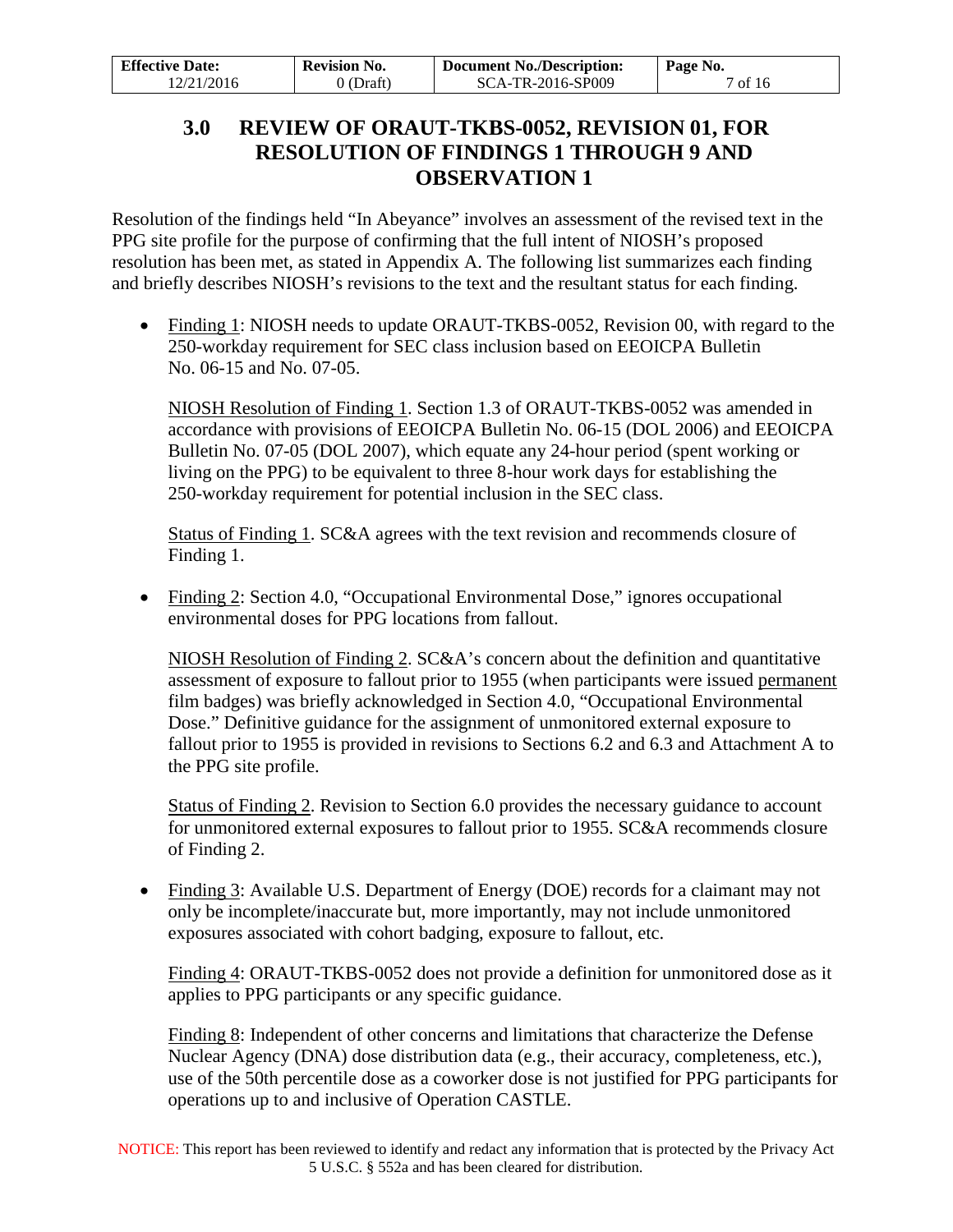| <b>Effective Date:</b> | <b>Revision No.</b> | <b>Document No./Description:</b> | Page No. |
|------------------------|---------------------|----------------------------------|----------|
| 12/21/2016             | 9 (Draft)           | SCA-TR-2016-SP009                | 8 of 16  |

Finding 9: Operation-specific dose distributions defined by DNA must be adjusted to account for the minimum detectable activity (MDA) value of film dosimeters regardless of what percentile value is employed.

NIOSH Resolution of Findings 3, 4, 8, and 9. Generic limitations associated with personal dosimeters, their limited use/assignment to personnel during select time periods, and other procedural practices were recognized by NIOSH as deficiencies that are "intractable." To overcome these deficiencies, NIOSH proposes the optional use of the 95th percentile coworker doses defined in Attachment A of the revised PPG site profile.

Status of Findings 3, 4, 8, and 9. In Section 3.0, "Relevant Background Information," of SC&A's *Review of the Summary Site Profile for the Pacific Proving Grounds*, Revision 1 (SC&A 2013b), SC&A fully recognized the difficulties NIOSH faced in the dose reconstruction of PPG personnel by providing the following statements:

[SC&A's] *purpose of presenting the aforementioned statistics is to point out the magnitude and dynamics of the PPG testing program and the demands and limitations it placed on personnel and resources that were further complicated by the remote/isolated locations that characterize the four test sites of the PPG.*

*Undoubtedly impacted by unexpected events, limited resources, and adverse operating conditions were RadSafe personnel. Their charter was to provide radiological surveillance and personnel monitoring for tens of thousands of personnel assigned to the PPG program.* 

Given the intractable nature of said limitations, SC&A believes that the use of coworker dose values cited in Attachment A of the PPG site profile, Revision 01, is a reasonable resolution. Accordingly, SC&A recommends closure of Findings 3, 4, 8 and 9.

• Finding 5: Average photon energies associated with fallout are well above >250 kiloelectron volts (keV). Depending on what exposure geometry is assumed, a default photon energy of 30–250 keV may not be claimant favorable.

NIOSH's Resolution of Finding 5. From a purely factual viewpoint (and openly acknowledged by NIOSH), external photon energy and exposure geometry at the PPG did involve photon energies >250 keV and geometries other than anterior/posterior (A/P). However, NIOSH's choice of (1) the 30–250 keV photon energy and (2) the AP exposure geometry for dose reconstruction was defended by the fact that for all but four organs (lung, esophagus, red bone marrow, and bone marrow), the corresponding dose conversion factor (DCF) values were higher and, therefore, more claimant favorable. For these four organs, revisions in Section 6.3.3 suggest that an AP-to-rotational (ROT) geometry ratio should be considered for claimant favorability with isotropic (ISO) geometry for cases requiring best estimates.

Status of Finding 5. The issue of a higher photon energy at the PPG was discussed at length during the January 16, 2015, teleconference. Given the fact that the lower photon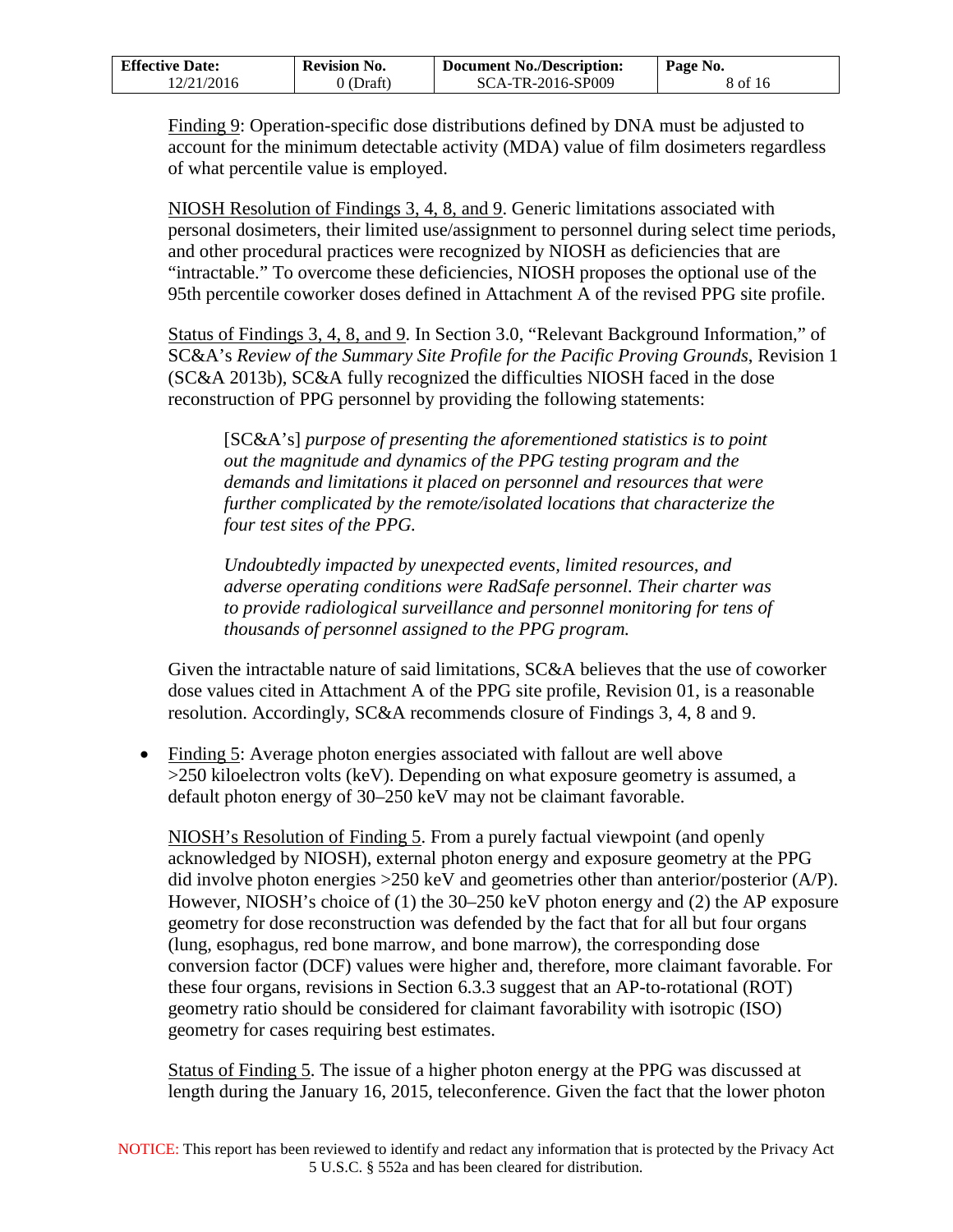| <b>Effective Date:</b> | <b>Revision No.</b> | <b>Document No./Description:</b> | Page No. |
|------------------------|---------------------|----------------------------------|----------|
| 12/21/2016             | 0 (Draft)           | SCA-TR-2016-SP009                | 9 of 16  |

energy and AP geometry assumed by NIOSH generally yield higher DCF/probability of causation (POC) values (for most, but not all, organs), SC&A agrees that NIOSH should retain its "general approach with all EEOICPA claims [which] is to apply the DCF yielding the highest POC" (NIOSH 2014). In support of claimant favorability, SC&A therefore withdraws Finding 5 and recommends closure.

• Finding 6: Because claims involving skin cancer usually specify the locations on the body, the critical variable of distance above the source plane defined by Barss and Weitz (2006) should be included in the assignment of beta-to-gamma dose ratios for PPG claimants.

NIOSH's Resolution of Finding 6. SC&A notes that the ratio of beta to gamma dose associated with exposure to fallout is highly variable with the age of the fallout, as well as the distance above the source plane. In the absence of dosimeter-beta dose, this variability is of critical importance for claims involving skin cancers and other surficial tissues. In Section 6.1 of the revised PPG site profile, NIOSH eliminated the default Nevada Test Site (NTS) beta-to-gamma ratios of 1:1 and revised guidance that included beta-to-gamma ratios by Barss and Weitz (2006) along with efficiency ratios that include the effects of weathering.

Status of Finding 6. Revisions incorporated in Section 6.1 fully address critical variables that include age of fallout, distance, and weathering impacts on the beta-to-gamma ratios that must be used to derive the beta dose contribution for selection tissues. SC&A agrees with the revisions to Section 6.1 and recommends closure of Finding 6.

• Finding 7: NIOSH's guidance for the assignment of missed dose is based on assumptions that are not supported by facts and, in the face of uncertainty, are clearly not claimant favorable.

NIOSH's Resolution of Finding 7. This finding pertains to deficiencies in the assignment, processing, and interpretation of film badges for years prior to 1955 and that limit NIOSH's ability to estimate missed doses. To account for unmonitored exposures and the uncertainties of recorded exposures, NIOSH revised Section 6.0 of the PPG site profile with the following guidance:

*To account for these large uncertainties, the 95th percentile coworker doses in Attachment A should be assigned for cases in which the data are incomplete or nonexistent. If before 1955, the employee had recorded dose, the dose reconstruction should compare that recorded dose with the 95th percentile doses in Attachment and assign the larger of the two doses.* 

Status of Finding 7. In Sections 6.1, 6.2, and 6.3 of the revised PPG site profile, NIOSH also addressed exposures to fallout associated with Operation Greenhouse in 1951 for personnel stationed on the base islands of Enewetak, Parry, and Japtan, as well as for personnel assigned to naval support vessels. SC&A has assessed the revision to Section 6 of ORAUT-TKBS-0052 in the context of the stated findings. SC&A concludes that current guidance adequately addresses Finding 7 and recommends its closure.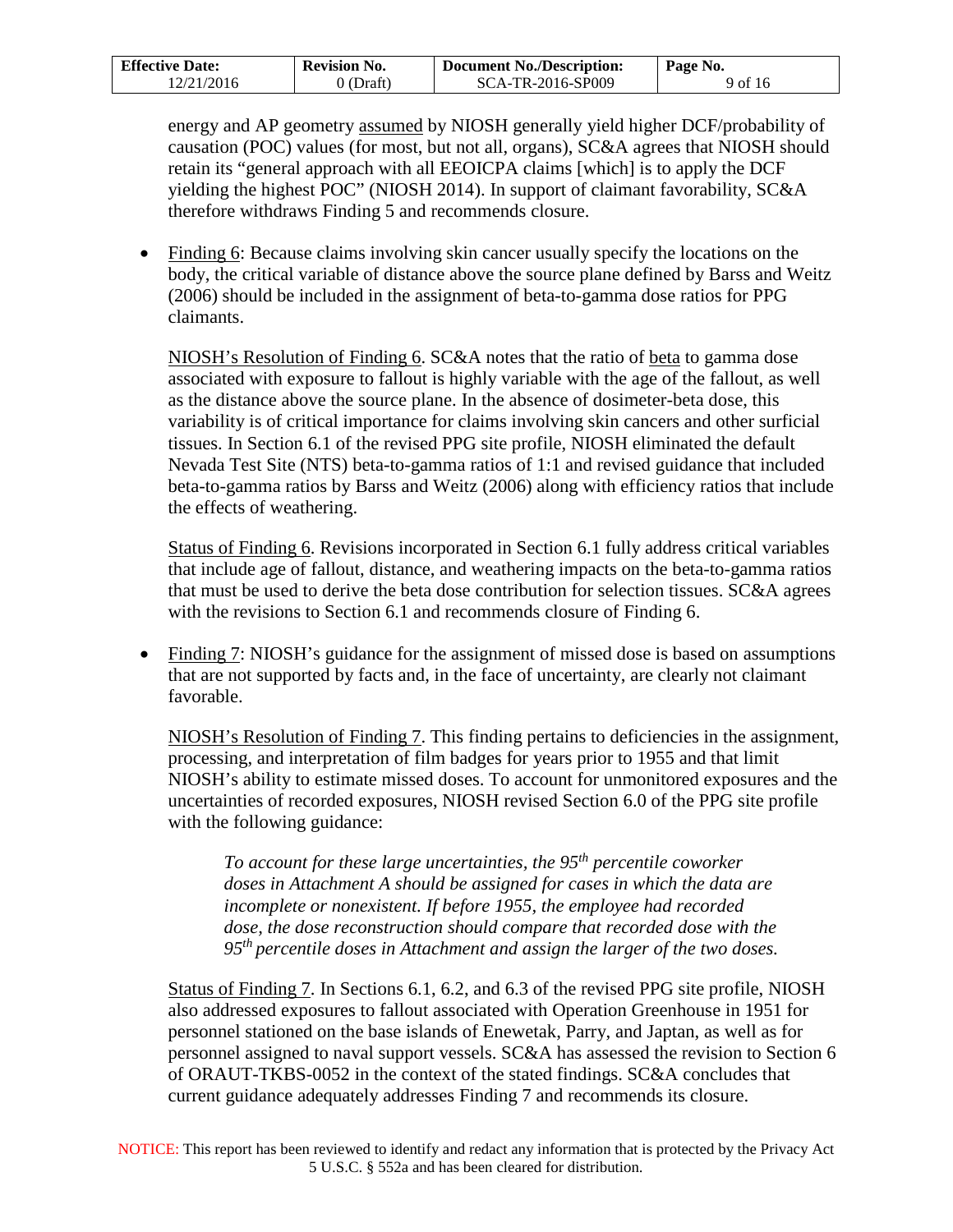| <b>Effective Date:</b> | <b>Revision No.</b> | <b>Document No./Description:</b> | Page No. |
|------------------------|---------------------|----------------------------------|----------|
| 12/21/2016             | 0 (Draft)           | SCA-TR-2016-SP009                | 10 of 16 |

• Observation 1. There is a need for more definitive guidance pertaining to the assignment of occupational medical dose in behalf of claimants with no formal affiliation with a DOE or Atomic Weapons Employer (AWE) facility.

NIOSH's Resolution to Observation 1. SC&A's concerns for the need to provide more definitive guidance on assignment of occupational medical dose was addressed by NIOSH in revisions to Section 3.0, which substituted protocols defined in ORAUT-PROC-0061, *Occupational X-Ray Dose Reconstruction for DOE Sites*, Revision 00 (ORAUT 2004), for guidance provided in ORAUT-OTIB-0079, *Guidance on Assigning Occupational X-Ray Dose under EEOICPA for X-Rays Administered Off Site*, Revision 00 (ORAUT 2011a).

Status of Observation 1. SC&A concurs with text revision to Section 3.0 and recommends closure of Observation 1.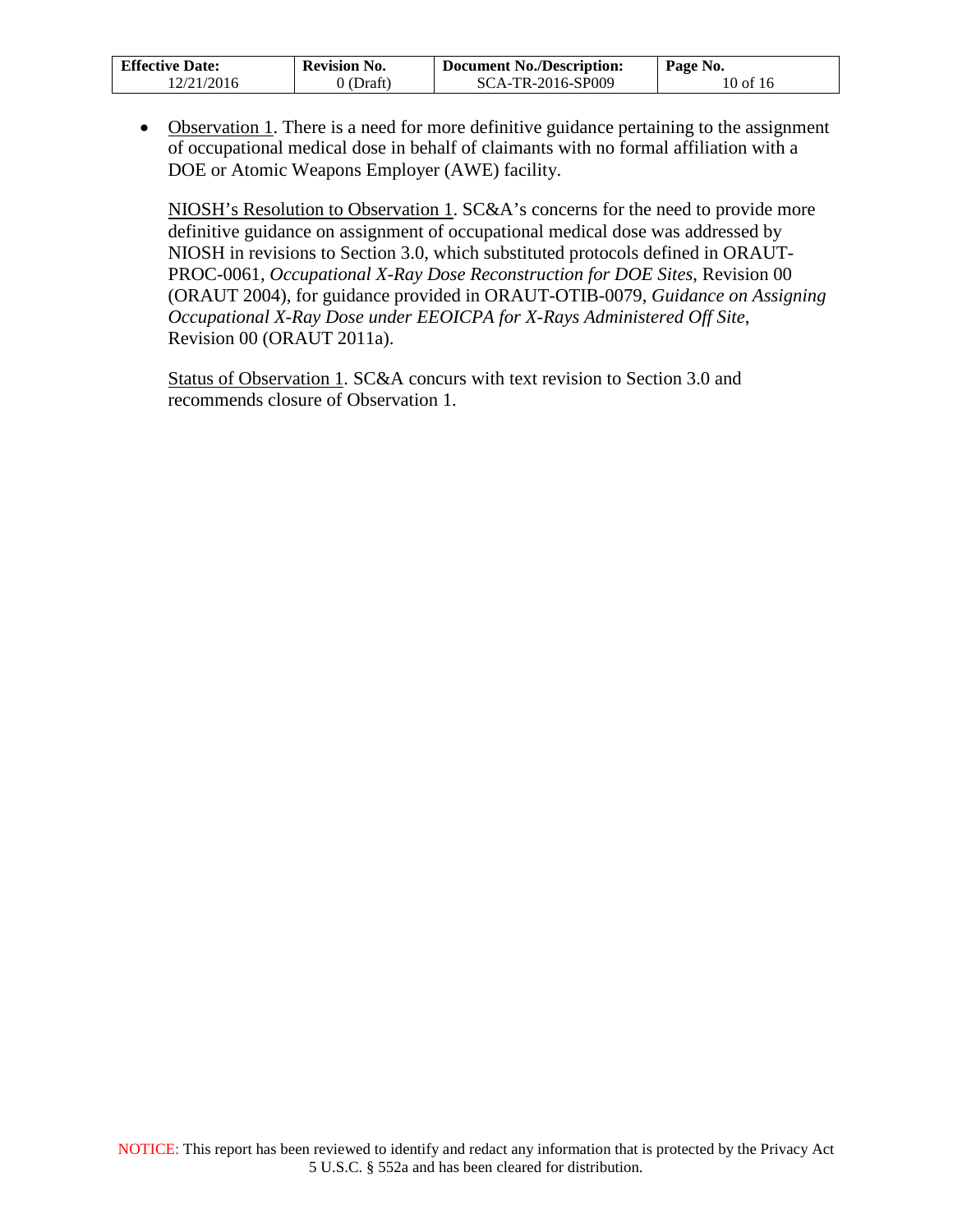| <b>Effective Date:</b> | <b>Revision No.</b> | <b>Document No./Description:</b> | Page No. |
|------------------------|---------------------|----------------------------------|----------|
| 12/21/2016             | 0 (Draft)           | SCA-TR-2016-SP009                | 1 of 16  |

### **4.0 SUMMARY CONCLUSIONS**

<span id="page-10-0"></span>This report summarizes SC&A's focused review of ORAUT-TKBS-0052, Revision 01, with regard to changes that address nine findings and one observation identified in SC&A's draft review of ORAUT-TKBS-0052, Revision 00. These site profile changes correspond to proposed resolutions that were presented to and accepted by the PPG WG pending proper revisions to the PPG site profile.

SC&A concurs with said revisions and recommends closure of all findings and the observation.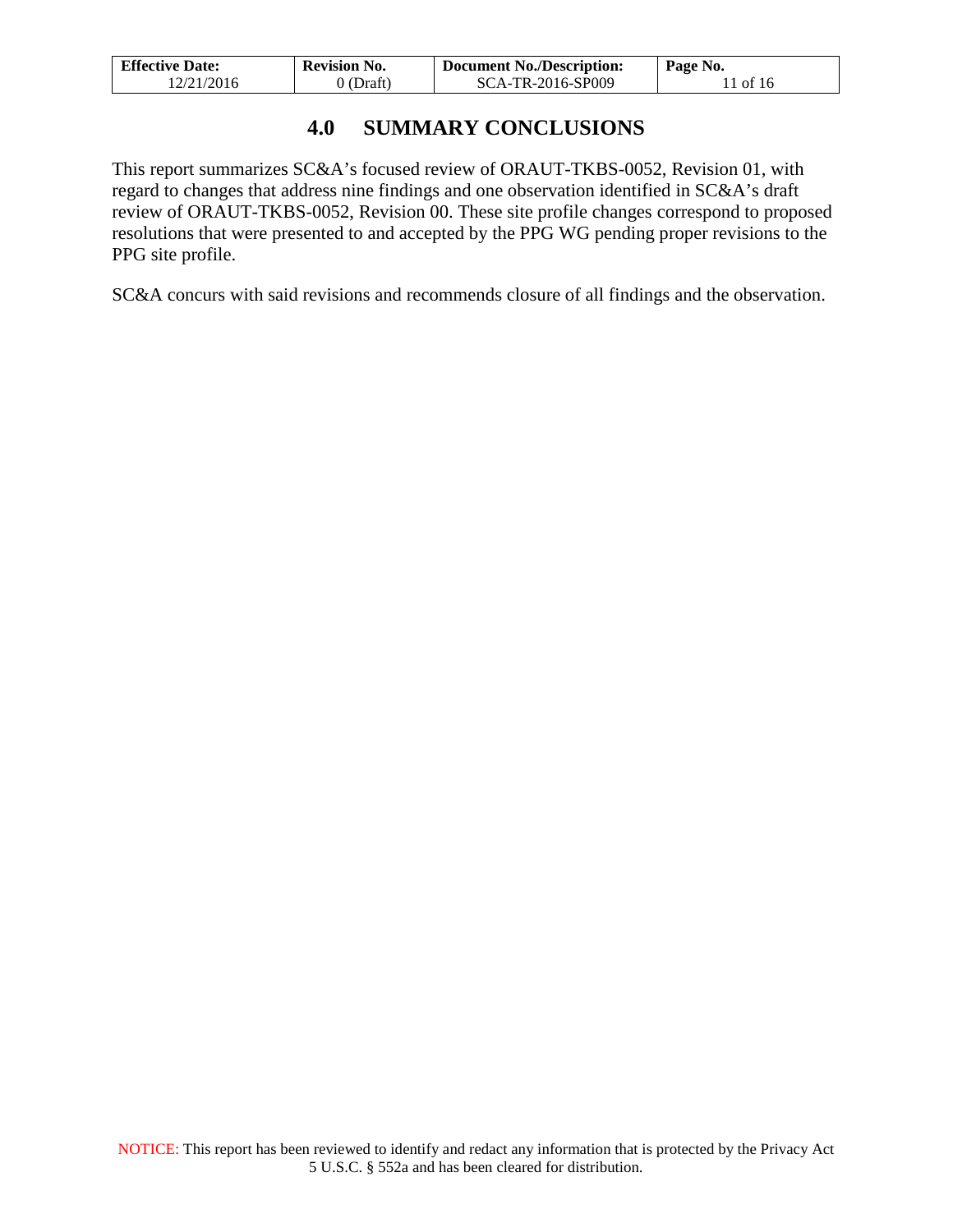| <b>Effective Date:</b> | <b>Revision No.</b> | <b>Document No./Description:</b> | Page No. |
|------------------------|---------------------|----------------------------------|----------|
| 12/21/2016             | $0$ (Draft)         | SCA-TR-2016-SP009                | 12 of 16 |

#### **5.0 REFERENCES**

<span id="page-11-0"></span>Barss and Weitz 2006. N.M. Barss and R.L. Weitz, "Reconstruction of External Dose from Beta Radiation Sources of Nuclear Weapon Origin," *Health Physics*, Vol. 91, No. 4 (2006), pp. 379*–* 389. [SRDB Ref. ID 26776]

DOL 2006. *Processing Claims for the Pacific Proving Grounds SEC Class, 1946 – 1962*, EEOICPA Bulletin No. 06-15, U.S. Department of Labor, Washington, DC. September 27, 2006. [SRDB Ref. ID 155208]

DOL 2007. *Supplemental Guidance for Processing Claims for the Pacific Proving Grounds SEC Class, 1946 – 1962*, EEOICPA Bulletin No. 07-05, U.S. Department of Labor, Washington, DC. January 11, 2007. [SRDB Ref. ID 131050]

NIOSH 2014. *Issues Resolution Matrix for Pacific Proving Ground Site Profile*, National Institute for Occupational Safety and Health, Cincinnati, Ohio. May 20, 2014.

ORAUT 2004. *Occupational X-Ray Dose Reconstruction for DOE Sites*, ORAUT-PROC-0061, Revision 00, Oak Ridge Associated Universities Team, Oak Ridge, Tennessee. December 1, 2004.

ORAUT 2006. *Summary Site Profile for the Pacific Proving Ground,* ORAUT-TKBS-0052, Revision 00, Oak Ridge Associated Universities Team, Oak Ridge, Tennessee. August 30, 2006.

ORAUT 2011a. *Guidance on Assigning Occupational X-Ray Dose Under EEOICPA for X-Rays Administered Off Site*, ORAUT-OTIB-0079, Revision 00, Oak Ridge Associated Universities Team, Oak Ridge, Tennessee. January 3, 2011.

ORAUT 2011b. *Use of Coworker Dosimetry Data for External Dose Assignment*, ORAUT-OTIB-0020*,* Revision 03, Oak Ridge Associated Universities Team, Oak Ridge, Tennessee. November 14, 2011.

ORAUT 2016. *Summary Site Profile for the Pacific Proving Ground,* ORAUT-TKBS-0052, Revision 01, Oak Ridge Associated Universities Team, Oak Ridge, Tennessee. July 11, 2016.

SC&A 2004. *Standard Operating Procedure for Performing Site Profile Reviews*, Revision 1, S. Cohen & Associates, McLean, Virginia. May 13, 2004.

SC&A 2013a. *Review of the Summary Site Profile Review for the Pacific Proving Grounds*, SCA-TR-SP2013-0040, Revision 0, S. Cohen & Associates, Vienna, Virginia. October 21, 2013.

SC&A 2013b. *Review of the Summary Site Profile Review for the Pacific Proving Grounds*, Revision 1, SCA-TR-SP2013-0040, Revision 1, S. Cohen & Associates, Vienna, Virginia. November 5, 2013.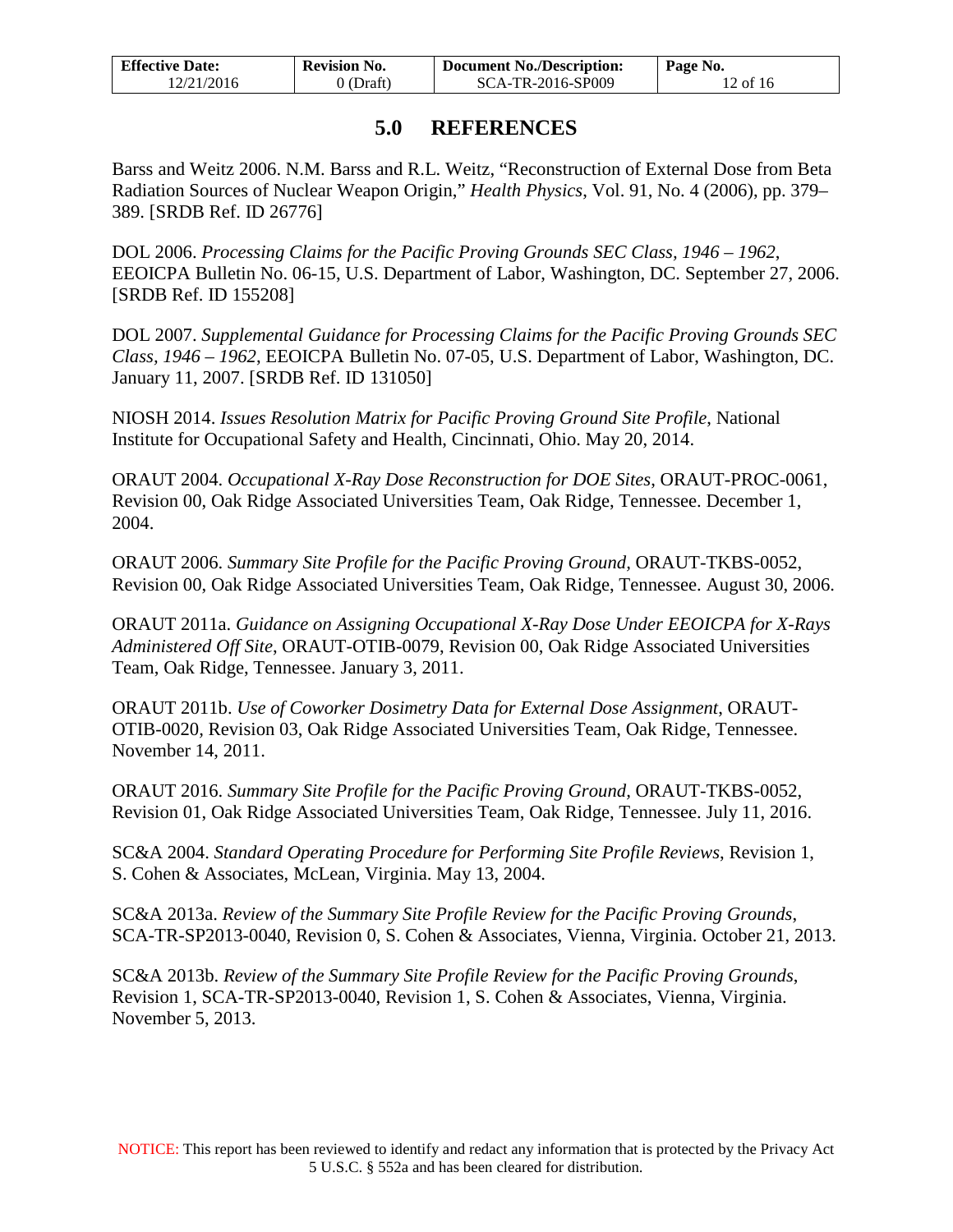| <b>Effective Date:</b> | <b>Revision No.</b> | <b>Document No./Description:</b> | Page No. |
|------------------------|---------------------|----------------------------------|----------|
| 12/21/2016             | 0 (Draft)           | SCA-TR-2016-SP009                | 13 of 16 |

### <span id="page-12-0"></span>**APPENDIX A: ISSUES RESOLUTION MATRIX FOR PACIFIC PROVING GROUND SITE PROFILE (NIOSH 2014)**

| Finding<br><b>Number</b> | <b>Report</b><br><b>Section</b> | <b>Finding Description</b>                                                                                                                                                                                                                                                                                                                                                                                                                                                                                                                                                                                                                                                                                                                                                                                              | <b>NIOSH Response</b>                                                                                                                                                                                                                                                                                                                                                                                                                                                                                                                                                                                                                                                                                                                                                                                                                                                                                                                                                                                |
|--------------------------|---------------------------------|-------------------------------------------------------------------------------------------------------------------------------------------------------------------------------------------------------------------------------------------------------------------------------------------------------------------------------------------------------------------------------------------------------------------------------------------------------------------------------------------------------------------------------------------------------------------------------------------------------------------------------------------------------------------------------------------------------------------------------------------------------------------------------------------------------------------------|------------------------------------------------------------------------------------------------------------------------------------------------------------------------------------------------------------------------------------------------------------------------------------------------------------------------------------------------------------------------------------------------------------------------------------------------------------------------------------------------------------------------------------------------------------------------------------------------------------------------------------------------------------------------------------------------------------------------------------------------------------------------------------------------------------------------------------------------------------------------------------------------------------------------------------------------------------------------------------------------------|
| $\mathbf{1}$             | $\overline{\mathbf{4}}$         | NIOSH needs to update ORAUT-<br>TKBS-0052, Rev. 00, with regard to<br>the 250-workday requirement for<br>SEC Class inclusion. Revision 00 of<br>Profile for the Pacific Proving<br>Grounds, was issued on August 30,<br>2006. At that time, SEC status for<br>presumptive cancer claimants<br>required employment with at least<br>250 workdays. The 250-workday<br>requirement for PPG workers was<br>subsequently amended by the<br>Department of Labor (DOL) in<br>EEOICPA Bulletin No. 06-15 issued<br>on September 27, 2006, and<br>EEOICPA Bulletin No. 07-05 issued<br>on January 11, 2007. Additionally,<br>there may be a need for further<br>discussions pertaining to the<br>surrogate use of film badge<br>dosimetry for PPG employment<br>period(s) as recommended in DOL's<br>EEOICPA Bulletin No. 07-05. | NIOSH agrees than an update is needed to<br>ORAUT-TKBS-0052, Rev. 00, with regard to<br>the 250-workday requirement for SEC Class<br>inclusion. The next revision of ORAUT-TKBS-<br>ORAUT-TKBS-0052, Summary Site 0052 will include provisions of EEOICPA<br>Bulletin No. 06-15 issued on September 27,<br>2006, and EEOICPA Bulletin No. 07-05 issued<br>on January 11, 2007 which state, inter alia, that:<br>"For any 24-hour period that the employee was<br>present (either worked or lived) on the PPG or on<br>ships (evacuated prior to a nuclear weapon<br>testing), the CE would credit the employee with<br>the equivalent of three (8-hour) work days. If<br>there is evidence the employee was present at the<br>PPG or on ships for 24 hours in a day for 83<br>days, the employee would have the equivalent of<br>250 work days and would meet the 250 work day<br>requirement."                                                                                                      |
| <b>Observation</b><br>1  | 5                               | There is a need for more definitive<br>guidance pertaining to the<br>assignment of occupational medical<br>dose in behalf of claimants with no<br>formal affiliation with a DOE or<br>AWE facility.                                                                                                                                                                                                                                                                                                                                                                                                                                                                                                                                                                                                                     | The next revision of ORAUT-TKBS-0052 will<br>include provisions from ORAUT-OTIB-0079<br>which states the NIOSH interpretation is that the<br>EEOICPA defines covered radiation as the<br>radiation received by a covered employee at a<br>covered facility during a covered period. Section<br>2.0 of ORAUT-OTIB-0079 also states that "For<br>most cases in which energy employee medical<br>records are not provided, dose reconstructors<br>should assume that any occupational medical X-<br>ray exposure occurred at the covered facility<br>where the energy employee worked." Therefore,<br>if a covered employee cannot be affiliated with a<br>covered facility and there are no records of X-<br>rays being administered at a covered facility,<br>then occupational medical exposures should not<br>be assigned.<br>In addition, the next revision of ORAUT-TKBS-<br>0052 will delete reference to the guidance found<br>in ORAUT-PROC-0061 for covered employees<br>"hired on location." |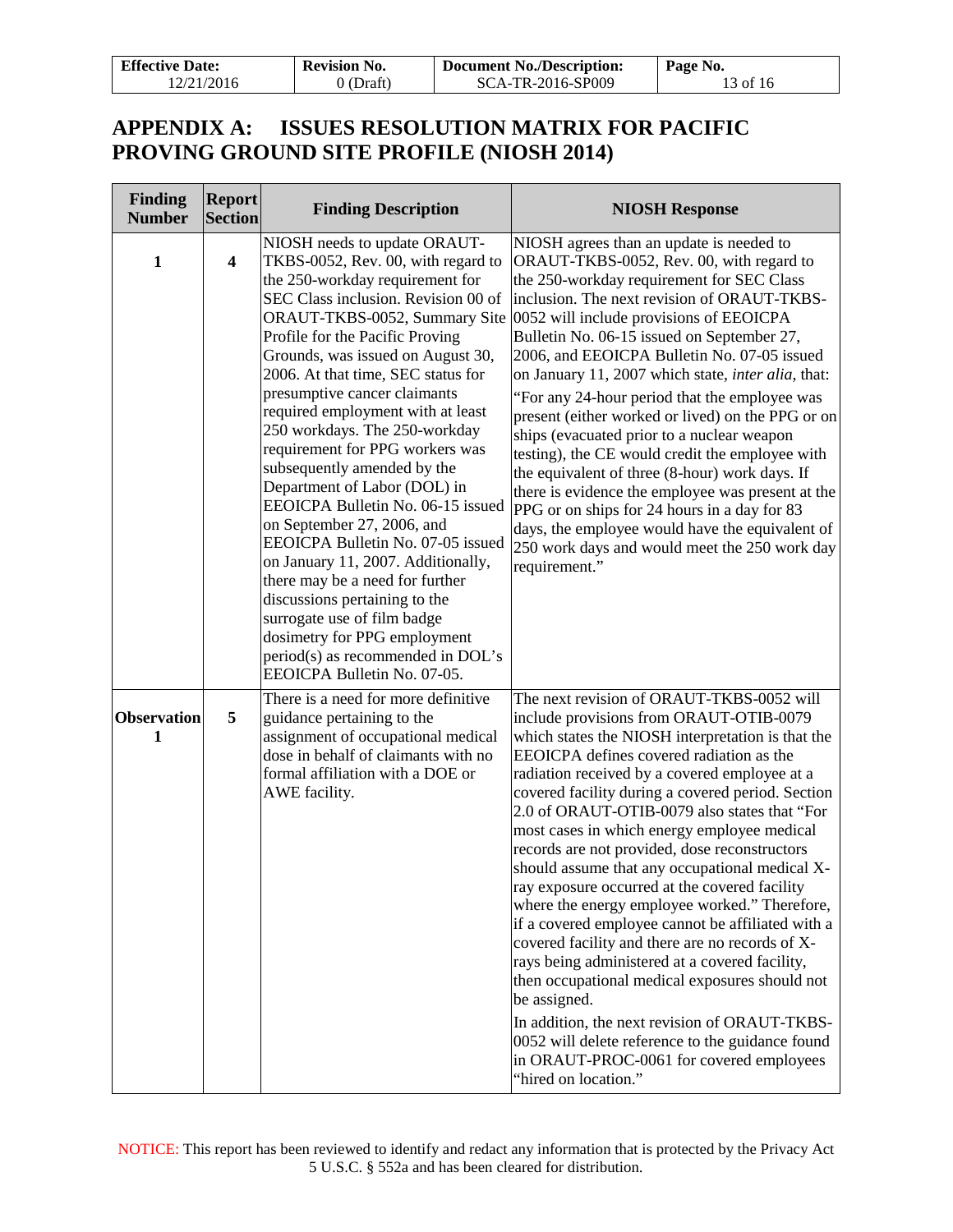| <b>Effective Date:</b> | <b>Revision No.</b> | <b>Document No./Description:</b> | Page No. |
|------------------------|---------------------|----------------------------------|----------|
| 12/21/2016             | 0 (Draft)           | SCA-TR-2016-SP009                | 14 of 16 |

| <b>Finding</b><br><b>Number</b> | <b>Report</b><br><b>Section</b> | <b>Finding Description</b>                                                                                                                                                                                                                                                                                                                                                                                        | <b>NIOSH Response</b>                                                                                                                                                                                                                                                                                                                                                                                                                                                                                                                                                                                                                                                                                                                                                                                                                                                                                                                                                                                                                                                                                                                                                                                                                                                                                                                                                                                                                                                                                                                                                                                                                                                                                                                                                                                      |
|---------------------------------|---------------------------------|-------------------------------------------------------------------------------------------------------------------------------------------------------------------------------------------------------------------------------------------------------------------------------------------------------------------------------------------------------------------------------------------------------------------|------------------------------------------------------------------------------------------------------------------------------------------------------------------------------------------------------------------------------------------------------------------------------------------------------------------------------------------------------------------------------------------------------------------------------------------------------------------------------------------------------------------------------------------------------------------------------------------------------------------------------------------------------------------------------------------------------------------------------------------------------------------------------------------------------------------------------------------------------------------------------------------------------------------------------------------------------------------------------------------------------------------------------------------------------------------------------------------------------------------------------------------------------------------------------------------------------------------------------------------------------------------------------------------------------------------------------------------------------------------------------------------------------------------------------------------------------------------------------------------------------------------------------------------------------------------------------------------------------------------------------------------------------------------------------------------------------------------------------------------------------------------------------------------------------------|
| $\boldsymbol{2}$                | 6                               | Section 4.0 "Occupational<br>Environmental Dose" completely<br>ignores occupational environmental<br>doses for PPG locations from fallout.<br>(Note: For PPG locations,<br>occupational external environmental<br>dose is for all practical purposes an<br>integral part of the occupational<br>external (as well as internal) dose<br>and should be assessed as such in<br>Section 6.0 of the PPG Site Profile.) | NIOSH agrees with the finding and Section 4 of<br>the next revision of ORAUT-TKBS-0052 will be<br>revised to instruct dose reconstructors that<br>external dose should be assessed in Section 6.0<br>of the PPG Site Profile. Under the current SEC,<br>in the absence of bioassay data, internal doses<br>cannot be reconstructed.                                                                                                                                                                                                                                                                                                                                                                                                                                                                                                                                                                                                                                                                                                                                                                                                                                                                                                                                                                                                                                                                                                                                                                                                                                                                                                                                                                                                                                                                        |
| $\mathbf{3}$                    | 7.4.2                           | Available DOE records for a<br>claimant may not only be<br>incomplete/inaccurate, but more<br>importantly may not include<br>unmonitored exposures associated<br>with cohort badging, exposure to<br>fallout, etc.                                                                                                                                                                                                | NIOSH understands there are serious<br>deficiencies related to film badge dosimetry data<br>and procedural practices identified by the NRC<br>$(1989)$ , SAIC $(1989 – 2006)$ , and Perkins and<br>Hammond (1980). In light of these deficiencies,<br>NIOSH finds it intractable to achieve more<br>accurate dose assessments than those provided<br>by the DNA and reduced in Attachment A of<br>ORAUT-TKBS-0052, with realistic uncertainty<br>ranges; too many data have been lost or never<br>captured to make such an effort feasible.<br>However, the next revision ORAUT-TKBS-0052<br>will include revisions to the Attachment A to<br>provide 95% doses as appropriate (see response<br>to Findings 8 and 9 below). For cases where<br>occupation on the various islands is documented<br>in the dosimetry records and their stay times are<br>known, either by personal or cohort film badges<br>or reentry logs, additional dose can be calculated<br>in accordance with the information provided in<br>Figures 7-6 through 7-10 and added to doses<br>assigned using Attachment A to account for<br>unmonitored exposure to fallout. It should be<br>noted that during Operation Castle in the first<br>half of 1954, 85% to 90% of all personnel were<br>issued operational film badges. In addition, all<br>personnel involved in reentry activities were also<br>issued mission badges that were read at the end<br>of each mission. (Castle Series, 1954, DNA<br>6035F). For Operation Wigwam on May 15,<br>1955, and all subsequent tests at PPG, 100% of<br>all personnel were issued operational film<br>badges. In addition, all personnel involved in<br>reentry activities were also issued mission<br>badges that were read at the end of each mission.<br>(Wigwam, DNA 6000F, 1981) |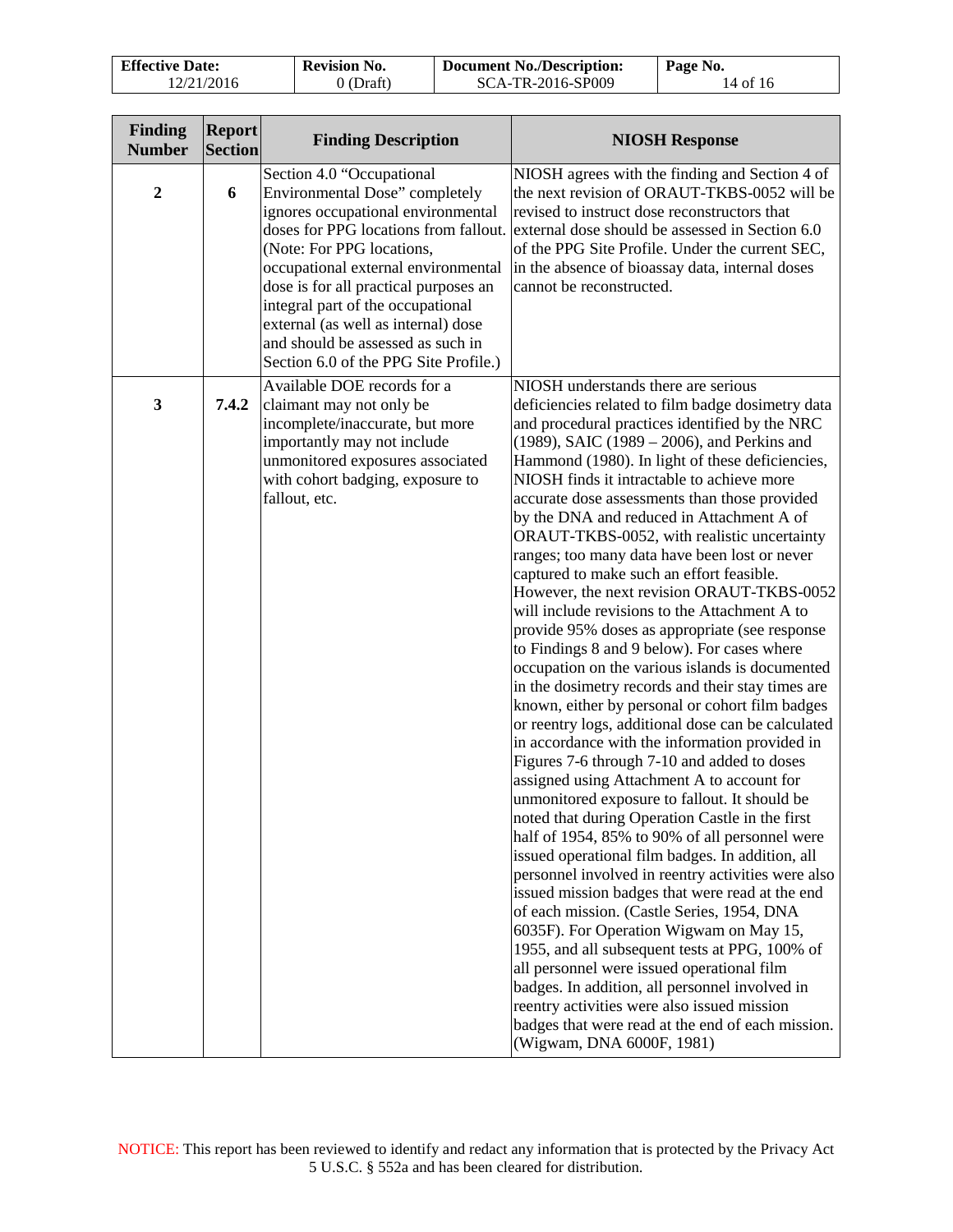| <b>Effective Date:</b> | <b>Revision No.</b> | <b>Document No./Description:</b> | Page No. |
|------------------------|---------------------|----------------------------------|----------|
| 12/21/2016             | 0 (Draft)           | SCA-TR-2016-SP009                | 15 of 16 |

| Finding<br><b>Number</b> | <b>Report</b><br><b>Section</b> | <b>Finding Description</b>                                                                                                                                                                                                                                                            | <b>NIOSH Response</b>                                                                                                                                                                                                                                                                                                                                                                                                                                                                                                                                                                                                                                                                                                                                                                        |
|--------------------------|---------------------------------|---------------------------------------------------------------------------------------------------------------------------------------------------------------------------------------------------------------------------------------------------------------------------------------|----------------------------------------------------------------------------------------------------------------------------------------------------------------------------------------------------------------------------------------------------------------------------------------------------------------------------------------------------------------------------------------------------------------------------------------------------------------------------------------------------------------------------------------------------------------------------------------------------------------------------------------------------------------------------------------------------------------------------------------------------------------------------------------------|
| $\overline{\mathbf{4}}$  | 7.4.2                           | ORAUT-TKBS-0052 does not<br>provide a definition for unmonitored<br>dose as it applies to PPG participants<br>or any specific guidance.                                                                                                                                               | The next revision of ORAUT-TKBS-0052 will<br>revise this statement to read as follows:<br>"Covered employees that participated in the<br>various PPG operations and were not badged can<br>be assigned coworker dose as outlined in<br>Attachment A."                                                                                                                                                                                                                                                                                                                                                                                                                                                                                                                                        |
| 5                        | 7.4.2                           | Average photon energies associated<br>with fallout are well above $>250$<br>keV. Depending on what exposure<br>geometry is assumed, a default<br>photon energy of 30-250 keV may<br>not be claimant favorable                                                                         | Although ISO or ROT geometries might be more<br>realistic, the general approach taken with all<br>EEOICPA claims is to apply the DCF yielding<br>the highest POC. Except for the lung, esophagus,<br>red bone marrow, and bone surfaces (as<br>discussed in IG-001, Section 4.4) the highest<br>DCF is typically associated with the 30-250 keV<br>photon energy range and the AP geometry. In<br>addition, as described in Table 5A of the NIOSH<br>-IREP Technical Documentation (2002), the<br>radiation effectiveness factor (REF) is<br>significantly higher for photons in the 30-250<br>keV range when compared to the $> 250$ keV<br>range. These two factors lead to the<br>recommendation given in Section 6.0.                                                                    |
| 6                        | 7.4.2                           | Since claims involving skin cancer<br>usually specify the location(s) on the<br>body, the critical variable of distance<br>above the source plane defined by<br>Barss and Weitz (2006) should be<br>included in the assignment of beta-<br>to-gamma dose ratios for PPG<br>claimants. | Figure C-1 in Attachment C of the NTS external<br>TBD provides the information given in Table 7-4<br>of the SC&A report. In addition, with respect to<br>the ratios in Table C-1 of the NTS document,<br>Attachment C recommends: "These values can<br>be modified with appropriate factors for<br>shielding and distance (Barss and Weitz 2006)."<br>Guidance on the assignment of beta-to-gamma<br>ratios from Barss and Weitz (2006) will be added<br>to the next revision of ORAUT-TKBS-0052 for<br>clarity. The guidance will include, from Barss<br>and Weitz 2006, Table 1, Beta-to-gamma dose<br>Ratios for Pacific Test Sites, Table 3, Beta-to<br>gamma Ratios for eye Exposures, and Table 7,<br><b>Standard Distances from Source Plane for</b><br>Various Anatomical Locations. |